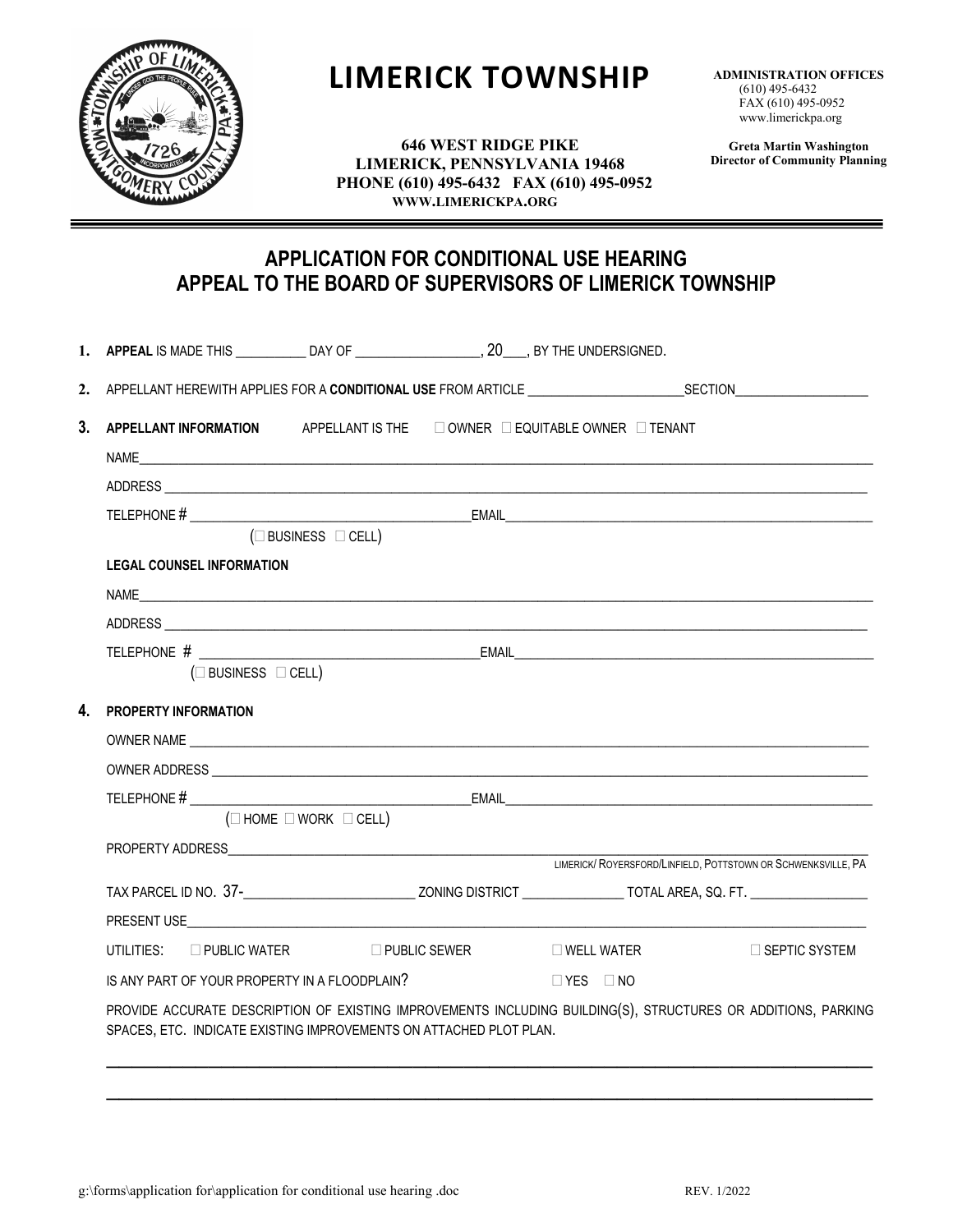# **APPLICATION FOR CONDITIONAL USE HEARING** PROPERTY ADDRESS

**5. PROPOSED IMPROVEMENTS.** PROVIDE ACCURATE DESCRIPTION OF PROPOSED IMPROVEMENTS INCLUDING STRUCTURES OR ADDITIONS, PARKING SPACES INTENDED TO BE MADE UNDER THIS APPEAL AND SHOW ON THE TENTATIVE SKETCH PLAN.

\_\_\_\_\_\_\_\_\_\_\_\_\_\_\_\_\_\_\_\_\_\_\_\_\_\_\_\_\_\_\_\_\_\_\_\_\_\_\_\_\_\_\_\_\_\_\_\_\_\_\_\_\_\_\_\_\_\_\_\_

\_\_\_\_\_\_\_\_\_\_\_\_\_\_\_\_\_\_\_\_\_\_\_\_\_\_\_\_\_\_\_\_\_\_\_\_\_\_\_\_\_\_\_\_\_\_\_\_\_\_\_\_\_\_\_\_\_\_\_\_

\_\_\_\_\_\_\_\_\_\_\_\_\_\_\_\_\_\_\_\_\_\_\_\_\_\_\_\_\_\_\_\_\_\_\_\_\_\_\_\_\_\_\_\_\_\_\_\_\_\_\_\_\_\_\_\_\_\_\_\_

\_\_\_\_\_\_\_\_\_\_\_\_\_\_\_\_\_\_\_\_\_\_\_\_\_\_\_\_\_\_\_\_\_\_\_\_\_\_\_\_\_\_\_\_\_\_\_\_\_\_\_\_\_\_\_\_\_\_\_\_

\_\_\_\_\_\_\_\_\_\_\_\_\_\_\_\_\_\_\_\_\_\_\_\_\_\_\_\_\_\_\_\_\_\_\_\_\_\_\_\_\_\_\_\_\_\_\_\_\_\_\_\_\_\_\_\_\_\_\_\_

\_\_\_\_\_\_\_\_\_\_\_\_\_\_\_\_\_\_\_\_\_\_\_\_\_\_\_\_\_\_\_\_\_\_\_\_\_\_\_\_\_\_\_\_\_\_\_\_\_\_\_\_\_\_\_\_\_\_\_\_

**6. PROPOSED USE.** STATE THE NATURE OF THE REQUEST BEING MADE. INCLUDE NORMAL BUSINESS OPERATIONS SUCH AS HOURS OF OPERATION, NO. OF EMPLOYEES, BUSINESS EQUIPMENT TO BE USED OR STORED ON SITE, EXPLOSIVE/TOXIC MATERIALS, ETC.

**7. STATE THE REASON(S)** WHY THIS CONDITIONAL USE SHOULD BE GRANTED ON THE PROPERTY BY THE LIMERICK TOWNSHIP ZONING ORDINANCE.

#### **8. CERTIFICATION FOR APPELLANT**

THE UNDERSIGNED HEREBY APPLIES FOR REVIEW AND APPROVAL OF THE "CONDITIONAL USE" IN ACCORDANCE WITH ORDINANCE §184-68; "PROCEDURE FOR CONDITIONAL USE APPLICATIONS":

I \_\_\_\_\_\_\_\_\_\_\_\_\_\_\_\_\_\_\_\_\_\_\_\_\_\_\_\_\_\_\_\_\_\_\_\_\_ HEREBY STATE THE ABOVE FACTS AND STATEMENTS, INCLUDING ANY ATTACHMENTS ARE TO THE BEST OF MY KNOWLEDGE, ACCURATE AND COMPLETE. I FURTHER UNDERSTAND THAT ANY FALSIFICATION OF INFORMATION OR AN INCOMPLETE APPLICATION MAY BE CONSIDERED REASON TO REJECT THE APPLICATION AND THAT THE FALSE STATEMENTS HEREIN ARE MADE SUBJECT TO THE PENALTIES OF PA CONS. STAT. 4904 RELATING TO UN-SWORN FALSIFICATION TO AUTHORITIES.

|                                                                                       |                                                                                                                                                                                      |                                       |  |  | (SEAL) |  |  |  |
|---------------------------------------------------------------------------------------|--------------------------------------------------------------------------------------------------------------------------------------------------------------------------------------|---------------------------------------|--|--|--------|--|--|--|
|                                                                                       | COMMONWEALTH OF PENNSYLVANIA:<br><b>COUNTY OF MONTGOMERY:</b>                                                                                                                        |                                       |  |  |        |  |  |  |
|                                                                                       | SWORN TO AND SUBSCRIBED BEFORE ME THIS _______________DAY OF ___________________, 20 ____.                                                                                           |                                       |  |  |        |  |  |  |
| <b>NOTARY PUBLIC</b>                                                                  |                                                                                                                                                                                      |                                       |  |  |        |  |  |  |
| 9.                                                                                    | OWNER ACKNOWLEDGEMENT TO BE SIGNED BY THE OWNER, IF THE OWNER IS NOT THE APPELLANT.<br>I ACKNOWLEDGE THAT THE APPELLANT HAS MADE APPLICATION FOR APPEAL TO THE BOARD OF SUPERVISORS. |                                       |  |  |        |  |  |  |
|                                                                                       |                                                                                                                                                                                      |                                       |  |  |        |  |  |  |
|                                                                                       | TOWNSHIP USE ONLY BELOW THIS LINE                                                                                                                                                    |                                       |  |  |        |  |  |  |
| FEE <b>EXECUTE EXECUTE EXECUTE:</b> FEE <b>EXECUTER</b> S1,950.00<br>DATE <b>DATE</b> |                                                                                                                                                                                      |                                       |  |  |        |  |  |  |
|                                                                                       | COPY: TWP SOLICITOR (2)<br>PLANNING COMMISSION (3) TWP MANAGER FILE (ORIGINAL)                                                                                                       | BOARD OF SUPERVISORS (4) TWP ENGINEER |  |  |        |  |  |  |
|                                                                                       | *RESIDENTIAL IS FOR SINGLE-FAMILY RESIDENTIAL DWELLING, ADDITION, OR RESIDENTIAL STRUCTURE.                                                                                          |                                       |  |  |        |  |  |  |